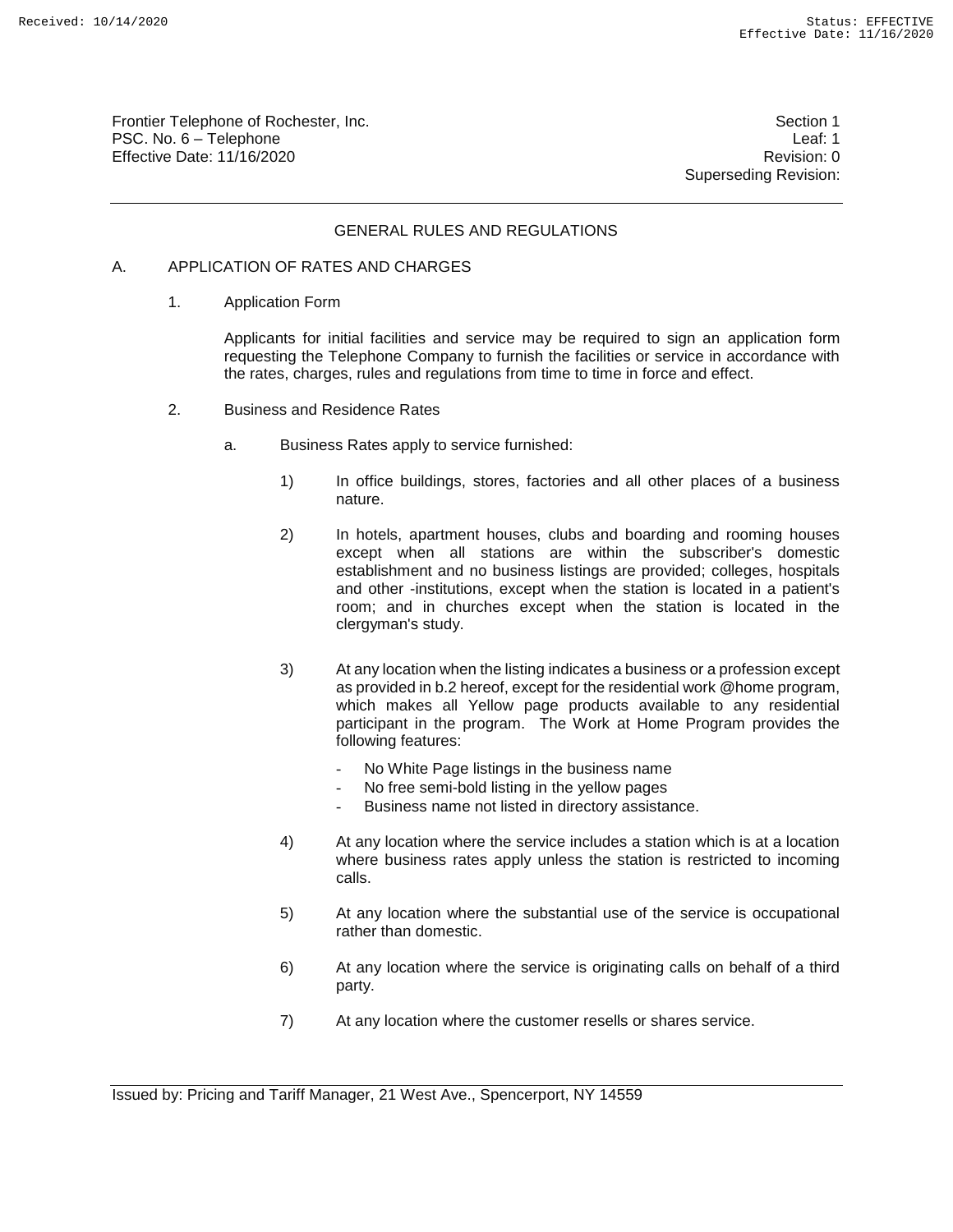Frontier Telephone of Rochester, Inc. Section 1 PSC. No. 6 – Telephone Leaf: 2 Effective Date: 11/16/2020 **Review Accounts** Effective Date: 0

Superseding Revision:

#### GENERAL RULES AND REGULATIONS

- A. APPLICATION OF RATES AND CHARGES (Cont'd)
	- 2. Business and Residence Rates (Cont'd)
		- b. Residence rates apply to service furnished:
			- 1) In any part of a customer's home or apartment, unless any of the above conditions requiring business rates is present.
			- 2) In the office of a physician, surgeon, dentist, osteopath, chiropodist, podiatrist, optometrist, chiropractor, physiotherapist, Christian Science practitioner, veterinary surgeon, registered nurse or practical nurse, provided that:
				- a) The office is located in a part of the subscriber's domestic establishment.
				- b) The listings are restricted to individual names of the subscribers and members of his domestic establishment. Such listings may indicate the subscriber's profession but may not include the designation "office".
				- c) Such service is furnished at one residence only, except that service may be furnished at an additional location for a vacation period.
			- 3) In the study of a clergyman located in the church.
			- 4) In college fraternity or sorority houses, where members lodge and board within the house.
			- 5) In patient's rooms in hospitals or institutions.
		- c. All semi-public service is classified as business service regardless of the location.
	- 3. Flat Rate Service and Message Rate Service on Same Premises

At a residence location, a customer may have message rated residence service in addition to measured business service. However, a customer may not have flat rated residence service and measured business service on the same premises.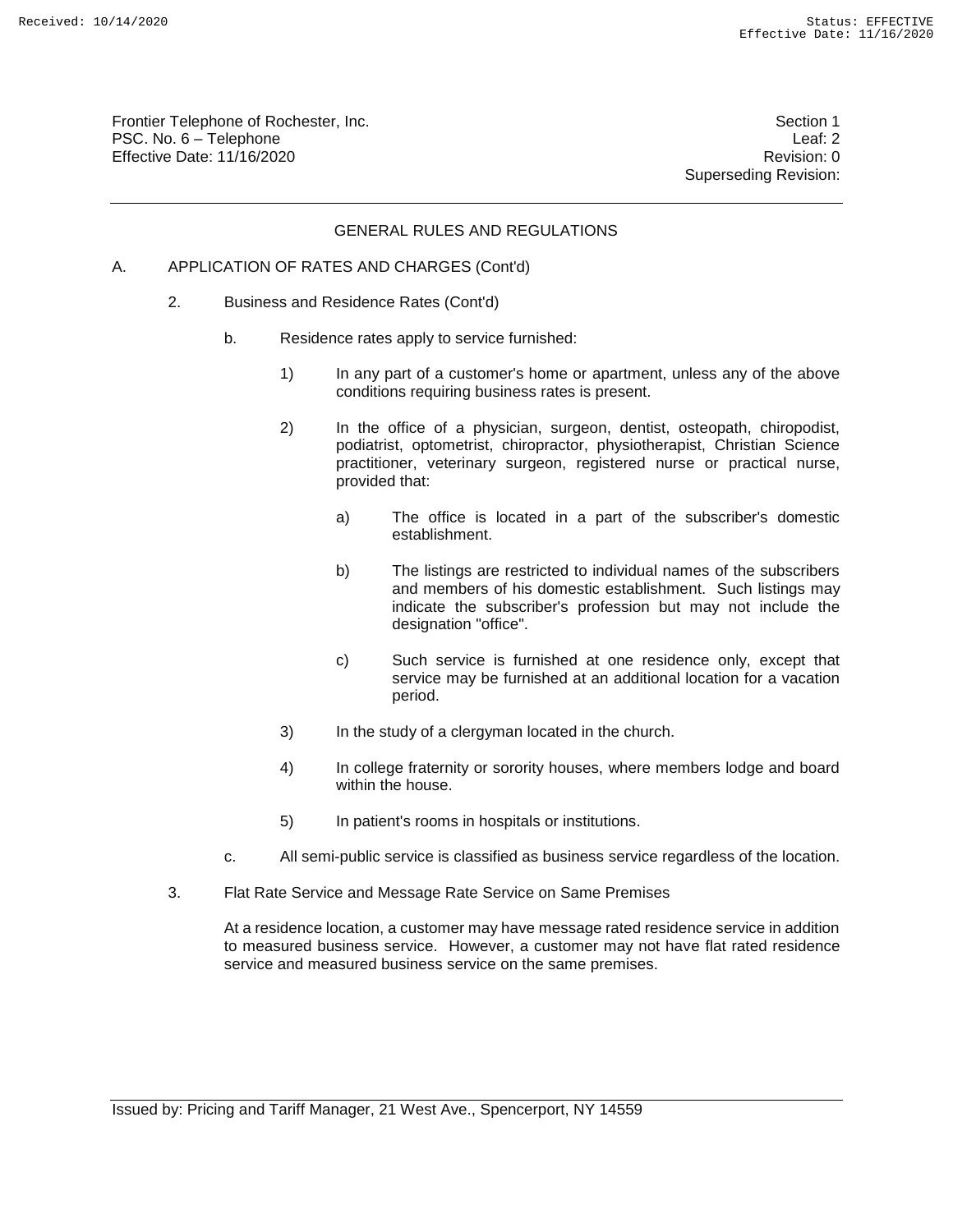Frontier Telephone of Rochester, Inc. Section 1 PSC. No. 6 – Telephone Leaf: 3 Effective Date: 11/16/2020 **Review Accounts** Effective Date: 0

Superseding Revision:

# GENERAL RULES AND REGULATIONS

#### A. APPLICATION OF RATES AND CHARGES (Cont'd)

4. Power Supply

The customer must provide the necessary electric power where and when needed. If there is a power failure, the Telephone Company is not responsible for interrupted service.

5. Special Charges

The Telephone Company may charge an extra installation or monthly charge, or both, if special construction, maintenance or expense is required to install or otherwise provide the service.

The customer may also have to pay more for work done after regular working hours at his/her request.

If the Telephone Company provides any service for which a charge has not been specified, the charge to the customer will be based on what it costs the Telephone Company. Only non-competitive one-time service offerings made on a time and materials basis will be provided "at cost".

- 6. Competitive Demonstration Period
	- a. General

The Competitive Demonstration Period gives the Telephone Company the option of waiving recurring charges, nonrecurring charges, or both, in order to induce customers to move from a competitor's service to the Telephone Company's service.

- b. Regulations
	- 1) The Telephone Company reserves the right to waive any or all recurring charges, nonrecurring charges or both at any time upon 1 days' notice to the Commission.
	- 2) Individual promotional periods will not exceed 120 days.
	- 3) Within a promotional period, individual line subscribers may be offered the use of services for (up to) a 90-day trial period. The purpose is to acquaint customers with the Telephone Company's services. If, at the conclusion of the 90-day period, the subscriber elects to retain any or all of the services, appropriate rates will apply from the date the service was permanently established.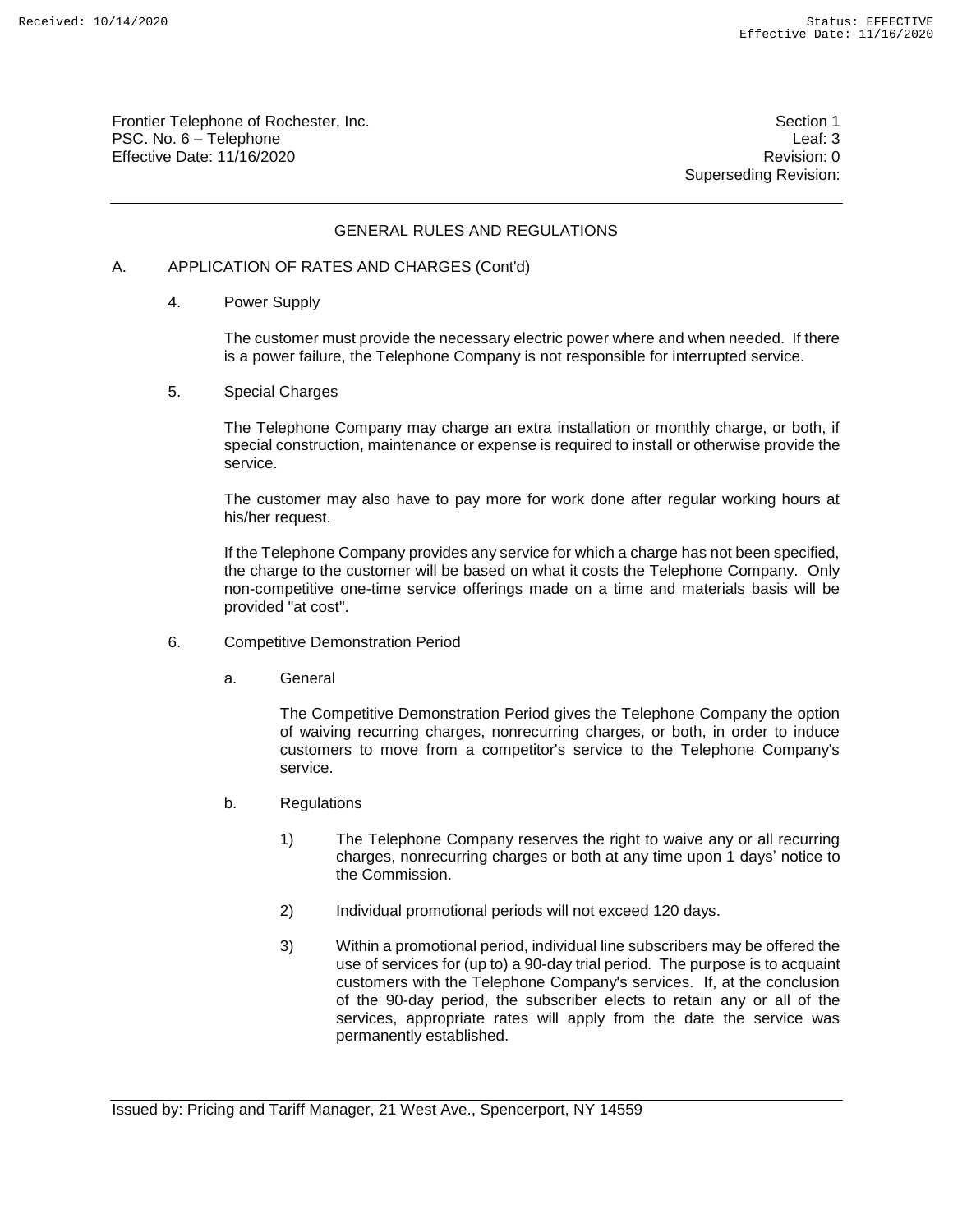Frontier Telephone of Rochester, Inc. Section 1 PSC. No. 6 – Telephone Leaf: 4 Effective Date: 11/16/2020 **Review Account 2018** Revision: 0

Superseding Revision:

# GENERAL RULES AND REGULATIONS

# B. USE OF SERVICE AND FACILITIES

1. Use of Service

Except as specified in B.2. following:

The use of business service and facilities is restricted to the subscriber, the agents and representatives of the subscriber and joint users except as otherwise provided by this Tariff and/or Retail Catalog.

The use of residence service and facilities is restricted to the subscriber, domestic establishment and joint users, except that the subscriber may be a person or firm not occupying the premises where the service is furnished for the use of members of a household and joint users.

The Telephone Company is not required to furnish any service if it would harm the efficiency of the Telephone Company's property or service.

- 2. Sharing of Service
	- a. General

The Telephone Company will permit the sharing of certain telephone services subject to the following terms and regulations:

1) "Sharing" is the provision of any portion of the subscriber's telephone service, leased to the subscriber by the Telephone Company, on a shared cost (non-profit) basis.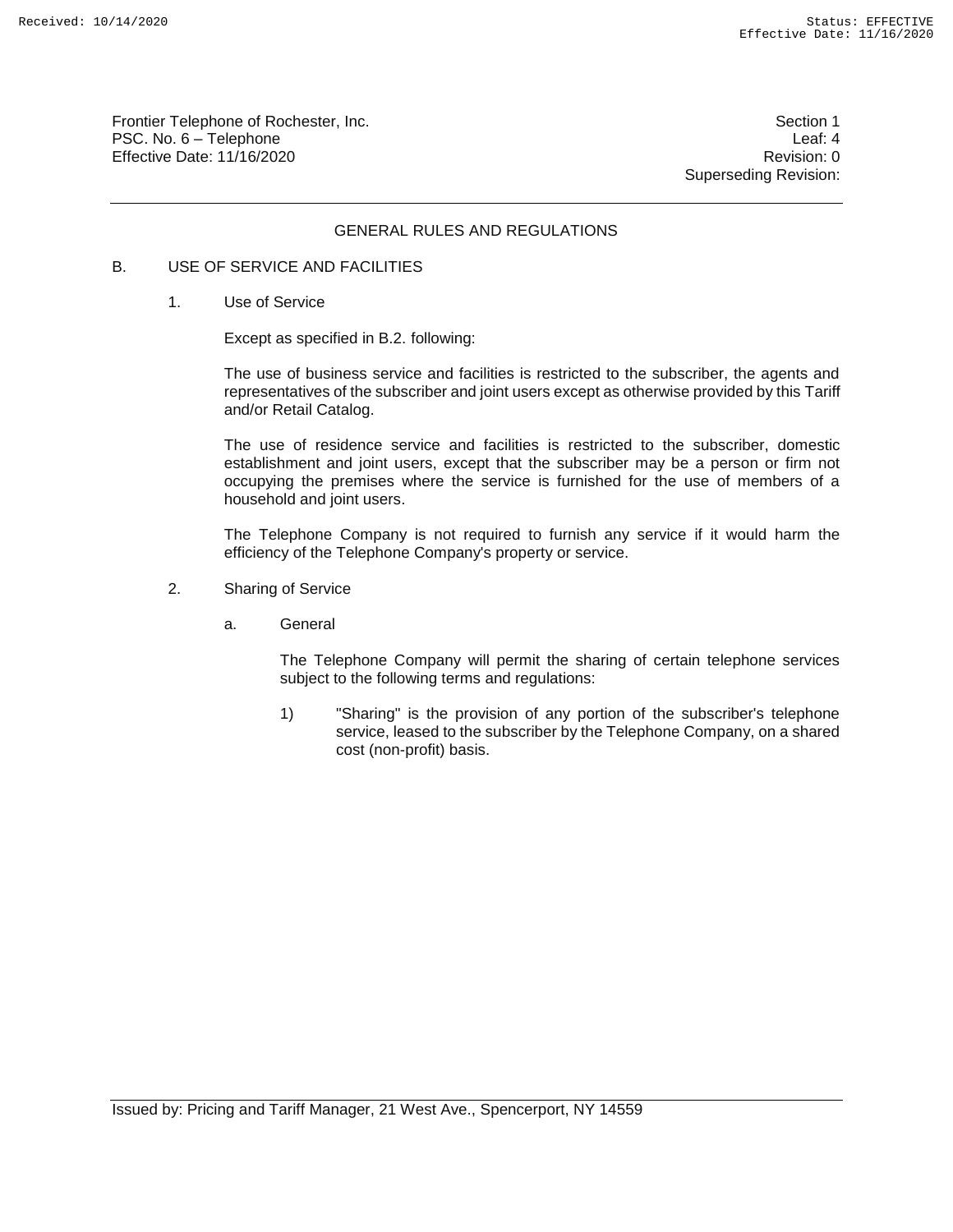Frontier Telephone of Rochester, Inc. Section 1 PSC. No. 6 – Telephone Leaf: 5 Effective Date: 11/16/2020 **Review Accounts** Effective Date: 0

Superseding Revision:

# GENERAL RULES AND REGULATIONS

- B. USE OF SERVICE AND FACILITIES (Cont'd)
	- 2. Sharing of Service (Cont'd)
		- a. General (Cont'd)
			- 2) Sharing of services will be permitted except that flat rate exchange service, Optional Calling Service (OPTA-CALL) and any telephone service offered exclusively to residence subscribers cannot be shared.
			- 3) The Telephone Company's liability in connection with the provision of service which is resold or shared is limited to that contained in the Retail Catalog, Section 1, D. Liability and Section 12, Interconnection. The offer of service by a subscriber who shares service must include the following provision: "The offering of this service is subject to the rules and regulations of the Telephone Company which provides service. The limitations of liability contained in such the Telephone Company's Retail Catalog apply with full force and effect to the provision of service hereunder."
			- 4) Subscribers who share services shall indemnify (i.e., reimburse the Telephone Company for any amount the Telephone Company must pay as a result of), defend and save the Telephone Company harmless against any and all claims which may arise from or in connection with such sharing including, but not limited to, claims for libel, slander, infringement of copyright or patents, claims for injuries to person or property from voltages or currents, arising out of any act or omission of the subscriber in connection with facilities provided by the Telephone Company or the subscriber, claims for interruption of or deficiencies in service and any consequences thereof and claims arising from mistakes in or omissions of directory listings. Such subscribers shall provide at their expense and keep in full force and effect a policy of adequate insurance covering the indemnification provision above, and such policy shall name the Telephone Company as an additional insured.
			- 5) The Telephone Company will not be responsible for the manner in which the use of service, or the associated charges are allocated to others by a subscriber who shares service. All applicable rates and charges for such service will be billed to and be the responsibility of the subscriber. Only orders placed by the subscriber will be accepted by the Telephone Company.
			- 6) The Telephone Company retains the right to serve the ultimate user directly, if that user so chooses.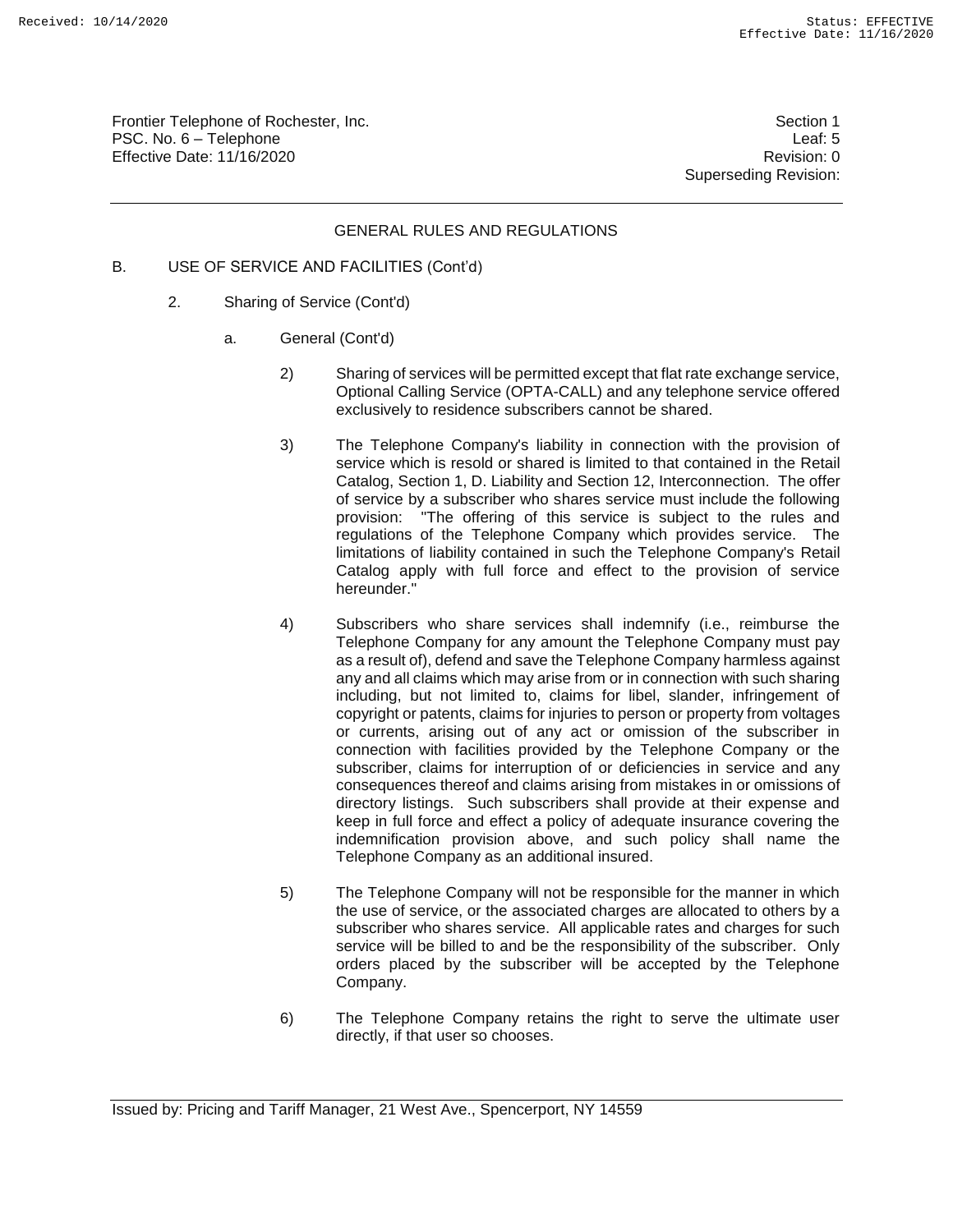Frontier Telephone of Rochester, Inc. Section 1 PSC. No. 6 – Telephone Leaf: 6 Effective Date: 11/16/2020 **Review Accounts** Effective Date: 0

Superseding Revision:

#### GENERAL RULES AND REGULATIONS

#### B. USE OF SERVICE AND FACILITIES (Cont'd)

- 2. Sharing of Service (Cont'd)
	- b. Directory listings for the customers of subscribers who share service will be provided at the rates for business additional listings, and subject to the terms and conditions. Such subscribers will have responsibility for the composition and accuracy of these listings. All listing and related charges will be billed to and be the responsibility of such subscribers.
	- c. The Telephone Company shall not be required to permit sharing of service provided by the Telephone Company where the proposed use of the service or facilities could injuriously affect the efficiency of the Telephone Company's plant, property or service.
	- d. The Telephone Company, upon notification of a subscriber's demand for interoffice circuits for sharing, will attempt to provide their requirements within the scope of its normal engineering interval.
	- e. Maintenance Charges will apply as appropriate.
	- f. Non-compliance with the rules and regulations stated in this Tariff and/or Retail Catalog may cause termination of the subscriber's service.
- 3. Use and Ownership of Directories

Telephone directories distributed from time to time by the Telephone Company remain its property. They must not be intentionally damaged, and they must be returned to the Telephone Company upon request. No binder, cover, or attachment of any kind may be used with the directory which might damage it, or which might prevent access to important information.